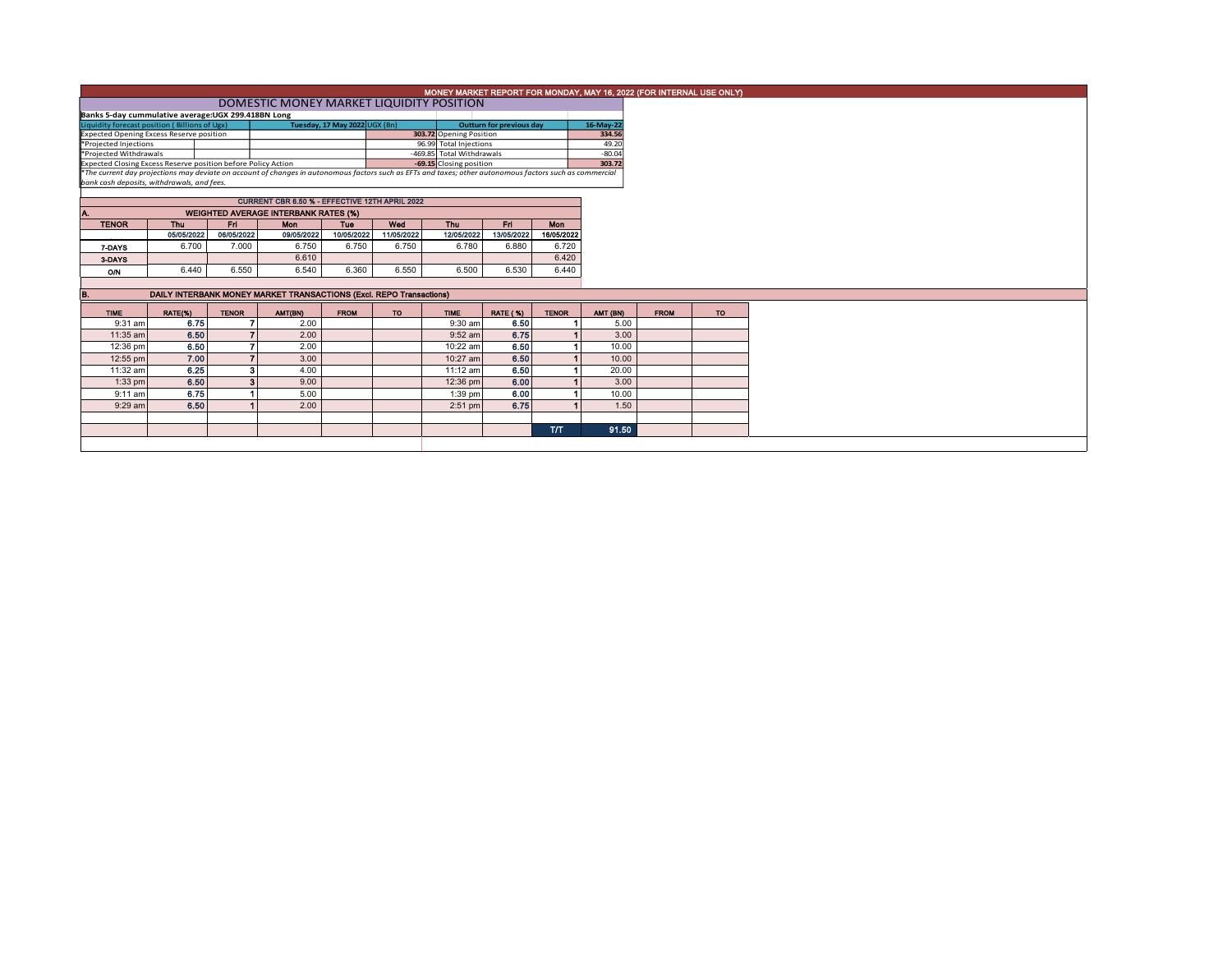| c                                                                                            |                                                                                       |             |                                                                                               | <b>CBR AND THE 7- DAY WAR INTERBANK RATES</b> |                                |                   |                                        |                |                                                                    |               |             |             |             |              |            |            |
|----------------------------------------------------------------------------------------------|---------------------------------------------------------------------------------------|-------------|-----------------------------------------------------------------------------------------------|-----------------------------------------------|--------------------------------|-------------------|----------------------------------------|----------------|--------------------------------------------------------------------|---------------|-------------|-------------|-------------|--------------|------------|------------|
| 9.500                                                                                        |                                                                                       |             |                                                                                               |                                               |                                |                   |                                        |                |                                                                    |               |             |             |             |              |            |            |
| 9.000<br>8.500                                                                               |                                                                                       |             |                                                                                               |                                               |                                |                   |                                        |                |                                                                    |               |             |             |             |              |            |            |
| 8.000                                                                                        |                                                                                       |             |                                                                                               |                                               |                                |                   |                                        |                |                                                                    |               |             |             |             |              |            |            |
| 7.500                                                                                        |                                                                                       |             |                                                                                               |                                               |                                |                   |                                        |                |                                                                    |               |             |             |             |              |            |            |
| 7.000                                                                                        |                                                                                       |             |                                                                                               |                                               |                                |                   |                                        |                |                                                                    |               |             |             |             |              |            |            |
| 6.500                                                                                        |                                                                                       |             | <u> ETERRAANINGSBEARANDERERERERER</u>                                                         |                                               |                                |                   | ,,,,,,,,,,,,,,,,,,,,,,,,,,             |                |                                                                    |               |             |             |             |              |            |            |
| 6.000                                                                                        |                                                                                       |             |                                                                                               |                                               |                                |                   |                                        |                |                                                                    |               |             |             |             |              |            |            |
| 5.500                                                                                        |                                                                                       |             |                                                                                               |                                               |                                |                   |                                        |                |                                                                    |               |             |             |             |              |            |            |
| 5.000                                                                                        |                                                                                       |             |                                                                                               |                                               |                                |                   |                                        |                |                                                                    |               |             |             |             |              |            |            |
| 4.500                                                                                        |                                                                                       |             |                                                                                               |                                               |                                |                   |                                        |                |                                                                    |               |             |             |             |              |            |            |
| 4.000                                                                                        |                                                                                       |             |                                                                                               |                                               |                                |                   | 04/05/2022                             |                | 06/05/2022                                                         |               | 10/05/2022  |             |             |              |            |            |
|                                                                                              | 25/04/2022                                                                            | 26/04/2022  | 27/04/2022                                                                                    | 28/04/2022                                    | 29/04/2022                     | 03/05/2022        |                                        | 05/05/2022     |                                                                    | 09/05/2022    |             |             | 11/05/2022  | 12/05/2022   | 13/05/2022 | 16/05/2022 |
|                                                                                              |                                                                                       |             |                                                                                               |                                               |                                |                   |                                        |                |                                                                    |               |             |             |             |              |            |            |
|                                                                                              |                                                                                       |             |                                                                                               |                                               |                                |                   |                                        |                |                                                                    |               |             |             |             |              |            |            |
|                                                                                              |                                                                                       |             |                                                                                               |                                               |                                |                   |                                        |                | • Overnight WAR = 7-day WAR - CBR rate - Upper bound - Lower bound |               |             |             |             |              |            |            |
| D.                                                                                           |                                                                                       |             | MONETARY POLICY OPERATIONS MATURITIES PROFILE: (26-MAY- 2022 TO 19-JANUARY- 2023)             |                                               |                                |                   |                                        |                |                                                                    |               |             |             |             |              |            |            |
| <b>DATE</b>                                                                                  | <b>THUR</b>                                                                           | <b>THUR</b> | <b>THUR</b>                                                                                   | <b>THUR</b>                                   | <b>THUR</b>                    | <b>THUR</b>       | <b>THUR</b>                            | <b>THUR</b>    | <b>THUR</b>                                                        | <b>THUR</b>   | <b>THUR</b> | <b>THUR</b> | <b>THUR</b> | <b>TOTAL</b> |            |            |
|                                                                                              | 19-May-22                                                                             | 26-May-22   | 02-Jun-22                                                                                     | 09-Jun-22                                     | 23-Jun-22                      | 30-Jun-22         | 07-Jul-22                              | 28-Jul-22      | 04-Aug-22                                                          | 18-Aug-22     | 10-Nov-22   | 08-Dec-22   | 19-Jan-23   |              |            |            |
| <b>REPO</b>                                                                                  | 566.69                                                                                | $\sim$      | $\sim$                                                                                        | $\sim$                                        | $\sim$                         | $\sim$            | $\sim$                                 | $\sim$         | $\sim$                                                             | $\sim$        | $\sim$      | $\sim$      | $\sim$      | 566.69       |            |            |
| <b>REV REPO</b>                                                                              | $\sim$                                                                                | $\sim$      | $\sim$                                                                                        | $\sim$                                        | $\sim$                         | $\sim$            | $\sim$                                 | $\sim$         | $\sim$                                                             | $\sim$        | $\sim$      | $\sim$      | $\sim$      | $\sim$       |            |            |
| <b>BOU BILL/DEPO A</b>                                                                       | $\sim$                                                                                | 70.60       | 304.20                                                                                        | 497.37                                        | 69.70                          | 26.03             | 73.14                                  | 41.06          | 33.00                                                              | 26.60         | 15.00       | 22.13       | 12.57       | 1,191.40     |            |            |
| <b>TOTALS</b>                                                                                | 566.69                                                                                | 70.60       | 304.20                                                                                        | 497.37                                        | 69.70                          | 26.03             | 73.14                                  | 41.06          | 33.00                                                              | 26.60         | 15.00       | 22.13       | 12.57       | 1,758.10     |            |            |
|                                                                                              |                                                                                       |             | Total O/S Deposit Auction & BOU Bill balances held by BOU up to 19 JANUARY 2023: UGX 1,191 BN |                                               |                                |                   |                                        |                |                                                                    |               |             |             |             |              |            |            |
|                                                                                              |                                                                                       |             | Total O/S Repo, Reverse Repo, BOU Bill balances held by BOU: UGX 1,758 BN                     |                                               |                                |                   |                                        |                |                                                                    |               |             |             |             |              |            |            |
|                                                                                              | (EI) STOCK OF TREASURY SECURITIES<br><b>MONETARY POLICY MARKET OPERATIONS</b><br>EII) |             |                                                                                               |                                               |                                |                   |                                        |                |                                                                    |               |             |             |             |              |            |            |
|                                                                                              |                                                                                       |             |                                                                                               |                                               |                                |                   |                                        |                |                                                                    |               |             |             |             |              |            |            |
|                                                                                              | LAST TBIILS ISSUE DATE: 11-MAY-2022                                                   |             |                                                                                               |                                               |                                |                   | (VERTICAL REPOS, REV-REPOS & BOU BILL) |                |                                                                    |               |             |             |             |              |            |            |
|                                                                                              |                                                                                       |             | 5.886.21                                                                                      | 17/05/2022                                    | OMO                            | <b>ISSUE DATE</b> | <b>AMOUNT</b>                          | <b>WAR</b>     | <b>RANGE</b>                                                       | <b>TENOR</b>  |             |             |             |              |            |            |
|                                                                                              |                                                                                       |             | 23,621.36                                                                                     | 17/05/2022 REPO                               |                                | $19-Apr$          | 182.00                                 | 6.500          |                                                                    |               |             |             |             |              |            |            |
| On-the-run O/S T-BILL STOCKs (Bns-UGX)<br>On-the-run O/S T-BONDSTOCKs(Bns-UGX)               |                                                                                       |             | 29.507.58                                                                                     |                                               | <b>REPO</b>                    | 22-Apr            | 195.00                                 | 6.500          |                                                                    | $\epsilon$    |             |             |             |              |            |            |
| O/S=Outstanding                                                                              |                                                                                       |             |                                                                                               |                                               | <b>REPO</b>                    | 25-Apr            | 195.00                                 | 6.500          |                                                                    |               |             |             |             |              |            |            |
| <b>MATURITY</b>                                                                              | <b>TOTAL STOCK</b>                                                                    | YTM (%)     | <b>CHANGE IN</b>                                                                              |                                               | <b>REPO</b>                    | 26-Apr            | 172.00                                 | 6.500          |                                                                    | $\mathcal{P}$ |             |             |             |              |            |            |
|                                                                                              | (BN UGX)                                                                              | AT CUT OFF* | YTM (+/-)                                                                                     |                                               | <b>REPO</b>                    | 27-Apr            | 189.00                                 | 6,500          |                                                                    |               |             |             |             |              |            |            |
|                                                                                              | 106.61                                                                                | 6.601       | 0.100                                                                                         |                                               | <b>REPO</b>                    | 28-Apr            | 305.00                                 | 6.500          |                                                                    |               |             |             |             |              |            |            |
|                                                                                              | 368.96                                                                                | 8.489       | 0.357                                                                                         |                                               | <b>BOU BILL</b>                | 28-Apr            | 50.03                                  | 6.906          |                                                                    | 28            |             |             |             |              |            |            |
|                                                                                              | 5,410.64                                                                              | 9.180       | $-0.410$                                                                                      |                                               | <b>BOU BILL</b>                | 28-Apr            | 68.95                                  | 7.103          |                                                                    | 56            |             |             |             |              |            |            |
|                                                                                              | 595.21                                                                                | 11.000      | 1.000                                                                                         |                                               | <b>REPO</b>                    | 04-May            | 126.00                                 | 6.500          |                                                                    |               |             |             |             |              |            |            |
|                                                                                              | $\sim$                                                                                | 12.090      | $-1.010$                                                                                      |                                               | <b>REPO</b>                    | 05-May            | 579.00                                 | 6,500          |                                                                    |               |             |             |             |              |            |            |
|                                                                                              | 1,119.91                                                                              | 14.390      | 1.390                                                                                         |                                               | <b>BOU BILL</b>                | 05-May            | 292.63                                 | 6.998          |                                                                    | 28            |             |             |             |              |            |            |
| 10YR                                                                                         | 10,689.66                                                                             | 14.000      | 0.261                                                                                         |                                               | <b>BOU BILL</b>                | 05-May            | 25.75                                  | 7.103          |                                                                    | 56            |             |             |             |              |            |            |
| TOTAL TBILL & TBOND STOCK- UGX<br>91<br>182<br>364<br>3YR<br>5YR<br>15YR                     | 9,181.69                                                                              | 14.390      | $-1.510$                                                                                      |                                               | <b>BOU BILL</b>                | 05-May            | 40.38                                  | 7.348          |                                                                    | 84            |             |             |             |              |            |            |
| 20YR                                                                                         | 2.034.90                                                                              | 15.900      | 0.400                                                                                         |                                               | <b>REPO</b>                    | 06-May            | 234.00                                 | 6.500          |                                                                    | 6             |             |             |             |              |            |            |
| 2YR<br>Cut OFF is the lowest price/ highest yield that satisfies the auction awarded amount. |                                                                                       |             |                                                                                               |                                               | <b>REPO</b>                    | 09-May            | 354.00                                 | 6.500          |                                                                    |               |             |             |             |              |            |            |
|                                                                                              |                                                                                       |             |                                                                                               |                                               | <b>REPO</b>                    | 10-May            | 280.00                                 | 6.500          |                                                                    |               |             |             |             |              |            |            |
|                                                                                              |                                                                                       |             |                                                                                               |                                               | <b>REPO</b>                    | 12-May            | 494.00                                 | 6.500          |                                                                    |               |             |             |             |              |            |            |
|                                                                                              |                                                                                       |             |                                                                                               |                                               | <b>BOU BILL</b>                | 12-May            | 280.32                                 | 6.998          |                                                                    | 28            |             |             |             |              |            |            |
|                                                                                              |                                                                                       |             |                                                                                               |                                               | <b>BOU BILL</b>                | 12-May            | 24.82                                  | 7.109          |                                                                    | 56            |             |             |             |              |            |            |
|                                                                                              |                                                                                       |             |                                                                                               |                                               | <b>BOU BILL</b><br><b>REPO</b> | 12-May<br>13-May  | 11.87<br>72.00                         | 8.500<br>6.500 |                                                                    | 252<br>6      |             |             |             |              |            |            |

WAR-Weighted Average Rate